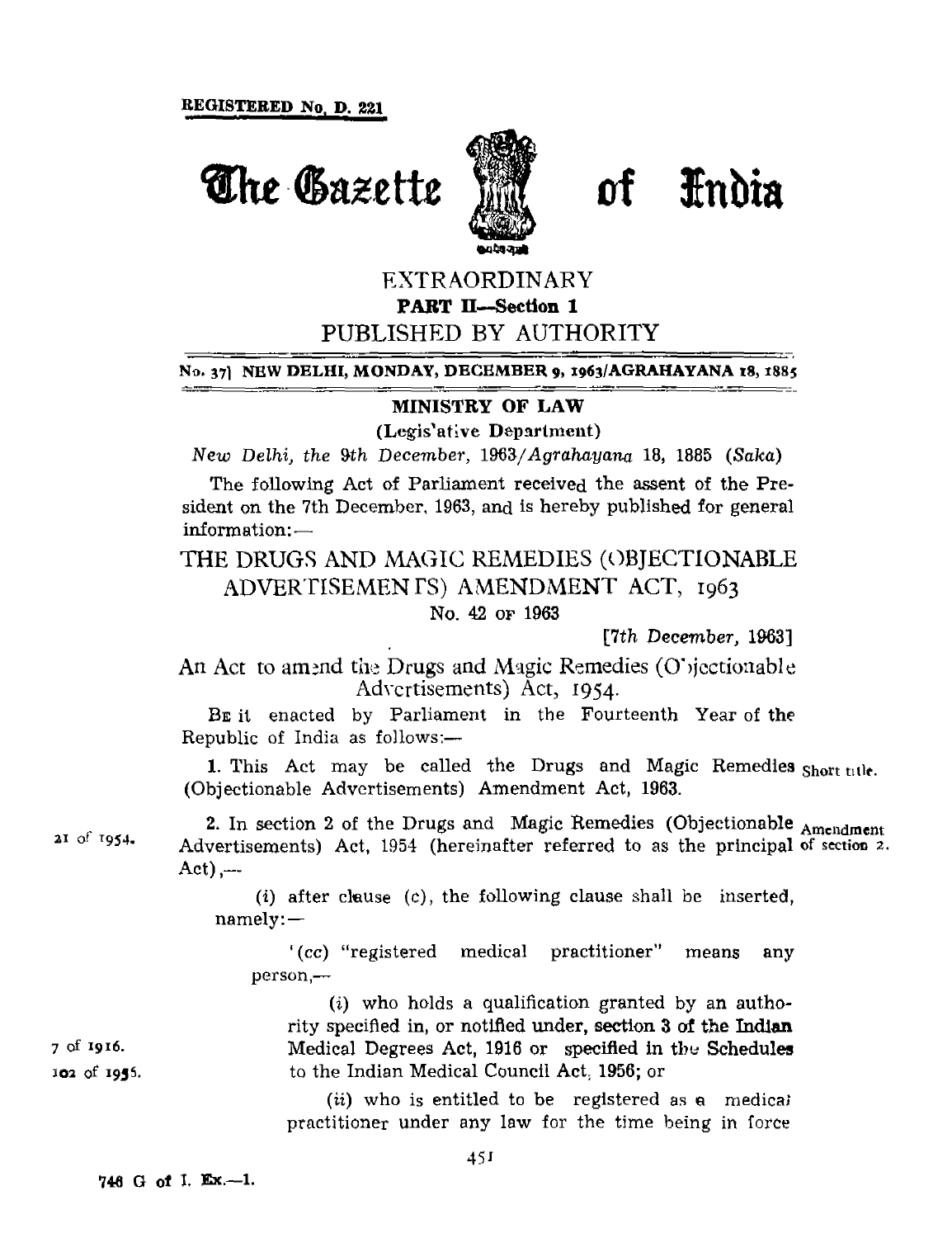in any State to which this Act extends relating to the registration of medical practitioners;';

*(ii)* clause *(e)* shall be omitted.

3. In section 3 oi the principal Act, for clause (d), the following clause shall be substituted, namely: — Amendmcni of section 3

> $''(d)$  the diagnosis, cure, mitigation, treatment or prevention uf any disease, disorder or condition specified in the Schedule, or any other disease, disorder or condition (by whatsoever name called) which may be specified in the rules made under this Act:

Provided that no such rule shall be made except—

*(i)* in respect of any disease, disorder or condition which requires timely treatment in consultation with a registered medical practitioner or for which there are normally no accepted remedies, and

*(ii)* after consultation with the Drugs Technical Advisory Board constituted under the Drugs and Cosmetics Act, 1940 and, if the Central Government considers necessary, with such other persons having special knowledge or practical experience in respect of Ayurvedic or Unani systems of medicines as that Government deems fit.".

Amendment

of section 7.

4. In section 7 of the principal Act, after the words "any of the provisions of this Act", the words "or the rules made thereunder" shall be inserted.

5. For section 8 of the principal Act, the following section shall be substituted, namely: — Sub titution of new section for sec- ;ion 8.

Powers of entry, search, etc.

"8." *(1)* Subject to the provisions of any rules made in this behalf, any Gazetted Officer authorised by the State Government may, within the local limits of the area for which he is so authorised,—

(a) enter and search at all reasonable times, with such assistants, if any, as he considers necessary, any place in which he has reason to believe that an offence under this Act hes been or is being committed;

(b) seize any advertisement which he has reason to believe contravenes any of the provisions of this Act:

Provided that the power of seizure under this clause may be exercised in respect of any document, article or thing which contains any such advertisement, including the contents, if any, of such document, article or thing, if the advertisement cannot be separated by reason of its being embossed **23 ol it**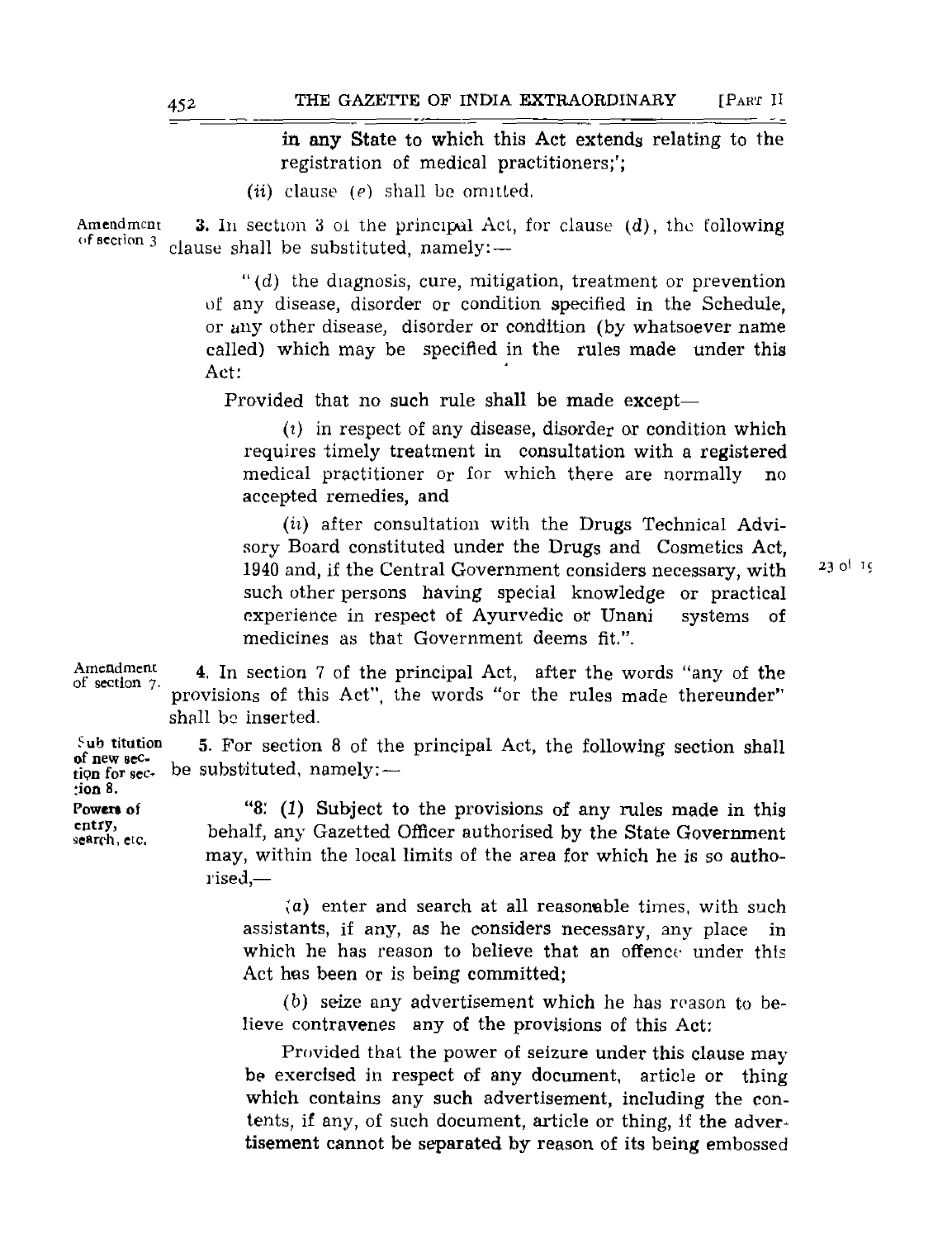or otherwise, from such document, article or thing without affecting the integrity, utility or saleable value thereof;

(c) examine any record, register, document or any other material object found in any place mentioned in clause (a) and seize the same if he has reason to believe that it may furnish evidence of the commission of an offence punishable under this Act.

(2) The provisions of the Code of Criminal Procedure, 1898 shall, so far as may be, apply to any search or seizure under this Act as they apply to any seerch or seizure made under the authority of a warrant issued under section 98 of the said Code.

(3) Where any person seizes anything under clause (b) 01 clause (c) of sub-section  $(1)$ , he shall, as soon as may be, inform a Magistrate and take his orders as to the custody thereof.".

6. After section 9 of the principal Act, the following section shall insertion of be inserted, namely: new section **QA.**

"9A. Notwithstanding anything contained in the Code of  $Omega_{\text{on}}$ Criminal Procedure, 1898, an offence punishable under this Act  $_{\text{zable}}^{\text{occ}}$ shall be cognizable.". be cogni-

7. After section 10 of the principal Act, the following section shall Insertion of be inserted, namely: new section **iOA,**

"10A. Where a person has been convicted by any court for Forfeiture contravening any provision of this Act or any rule made thereunder, the court may direct that any document (including all copies thereof), article or thing, in respect of which the contravention is made, including the contents thereof where such contents are seized under clause (b) of sub-section *(1)* of section 8, shall be forfeited to the Government.".

8. For section 14 of the principal Act, the following section shall Substitube substituted, namely: tion of new section for section 14. "14. Nothing in this Act shall apply to— Savings.

(a) any sign board or notice displayed by a registered medical practitioner on his premises indicating that treatment for any disease, disorder or condition specified in section 3, the Schedule or the rules made under this Act, is undertaken in those premises; or

**5 of 1K98.**

5 ol 1898.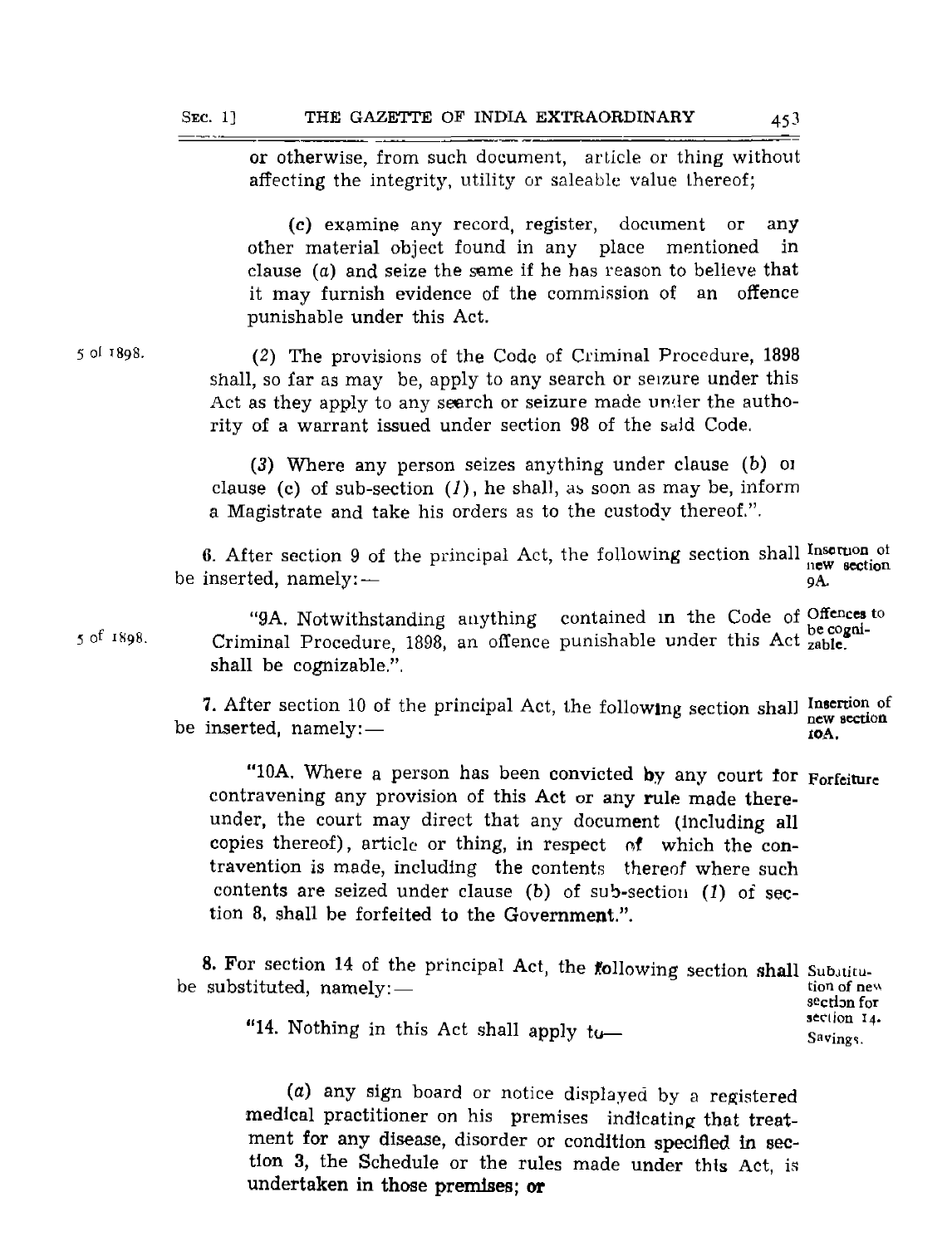(b) any treatise or book dealing with any of the matters specified in section 3 from a *bona fide* scientific or social standpoint; or

(c) any advertisement relating to any drug sent confidentially in the manner prescribed under section 16 only to a registered medical practitioner; or

(d) any advertisement relating to a drug printed or published by the Government; or

(e) any advertisement relating to a drug printed or published by any person with the previous^ sanction of the Government granted prior to the commencement of the Drugs and Magic Remedies (Objectionable Advertisements) Amendment Act, 1963:

Provided that the Government may, for reasons to be recorded in writing, withdraw the sanction after giving the person an opportunity of showing cause against such withdrawal.".

A nendment of section 15.

9. In section 15 of the principal Act,—

(i) after the words "any specified drug or class of drugs", the words "or any specified class of advertisements relating to drugs" shall be inserted;

*(ii)* after the words "any such drug or class of drugs", the words "or any such class of advertisements relating to drugs" shall be inserted.

Amendment of section 16. 10. In section 16 of the principal Act,—

(a) in sub-section  $(2)$  —

(i) in clause  $(a)$ , for the words "disease or condition", the words "disease, disorder or condition" shall be substituted;

*(ii)* in clause (b), the words, brackets and figure "subsection  $(1)$  of" shall be omitted;

(b) after sub-section (2), the following sub-section shall be inserted, namely: —

" (3) Every rule made under this Act shall be laid as soon as may be after it is made, before each House of Parliament while it is in session for a total period of thirty days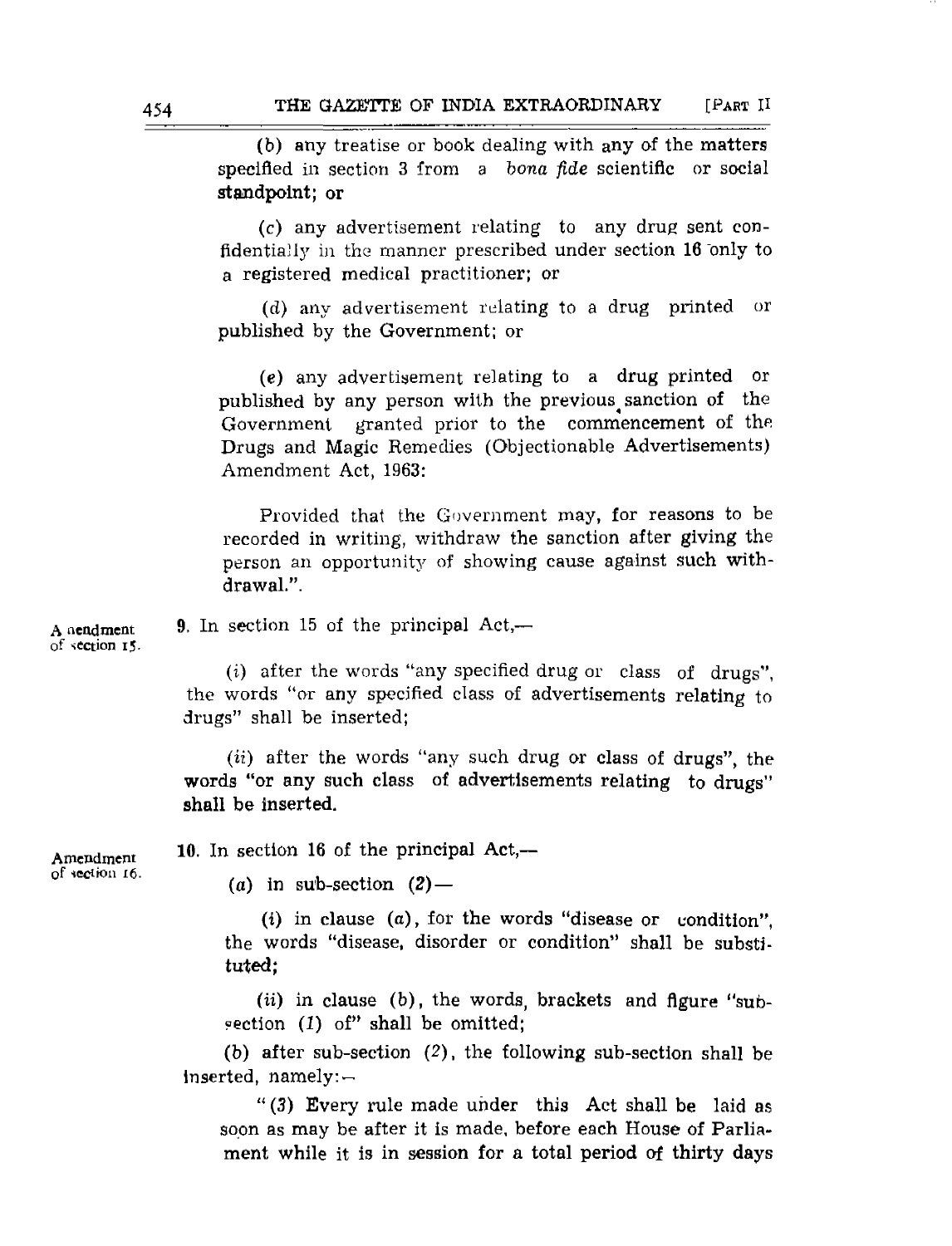#### $90<sub>6</sub>$ . 1] THE GAZETTE OF INDIA EXTRAORDINARY 455

which may be comprised in one session or in two or more successive sessions, and if before the expiry of the session in which it is so laid or the successive sessions aforesaid, both Houses agree in making any modification in the rule or both Houses agree that the rule should not be made, the rule shall thereafter have effect only in such modified form or be of no effect, as the case may be; so however, that any such modification or annulment shall be without prejudice to the validity of anything previously done under that rule.".

11. After section 16 of the principal Act, the following Schedule  $_{\rm Inserion~of}$ shall be added, namely: a new Schedule.

### "THE SCHEDULE

### [See sections  $3(d)$  and  $14$ ]

- S. *No Name* of *the disease, disorder or* condition
	- 1. Appendicitis
	- 2. Arteriosclerosis
	- 3. Blindness
	- 4. Blood poisoning
	- 5. Bright's disease
	- 6. Cancer
	- 7. Cataract
	- 8. Deafness
	- 9. Diabetes
	- 10. Diseases and disorders of the brain
	- 11. Diseases and disorders of the optical system
	- 12. Diseases and disorders of the uterus
	- 13. Disorders of menstrual flow
	- 14. Disorders of the nervous system
	- 15. Disorders of the prostatic gland
	- 16. Dropsy
	- 17. Epilepsy
	- 18. Female diseases (in general)
	- 19. Fevers (in, general)
	- 20. Fits
	- 21. Form and structure of the female bust